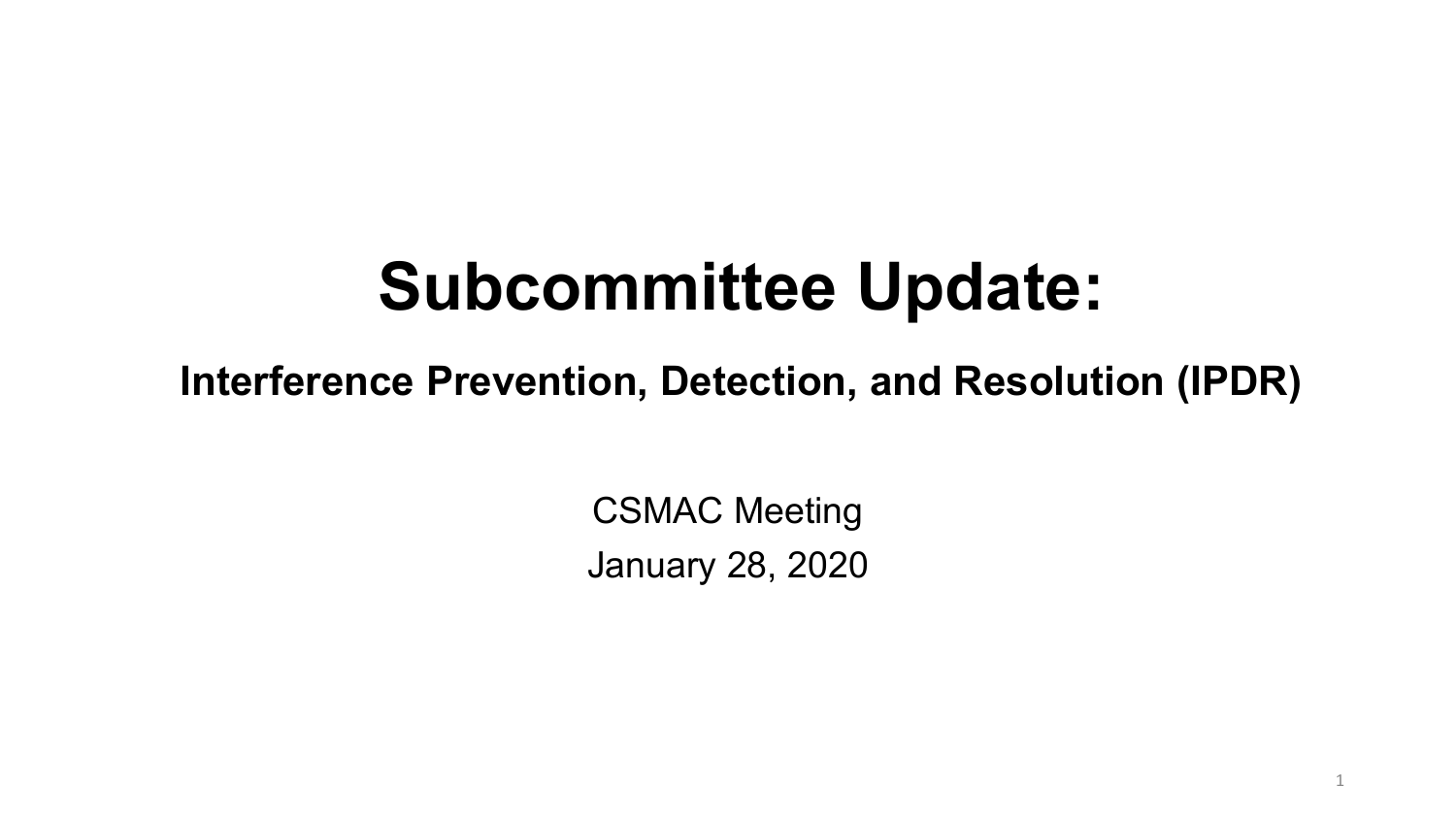# **NTIA IPDR Question**

- How could the NTIA's and the FCC's equipment authorization rules be modified to require that all transmitters use a unique identifier?
- What are the barriers to doing so?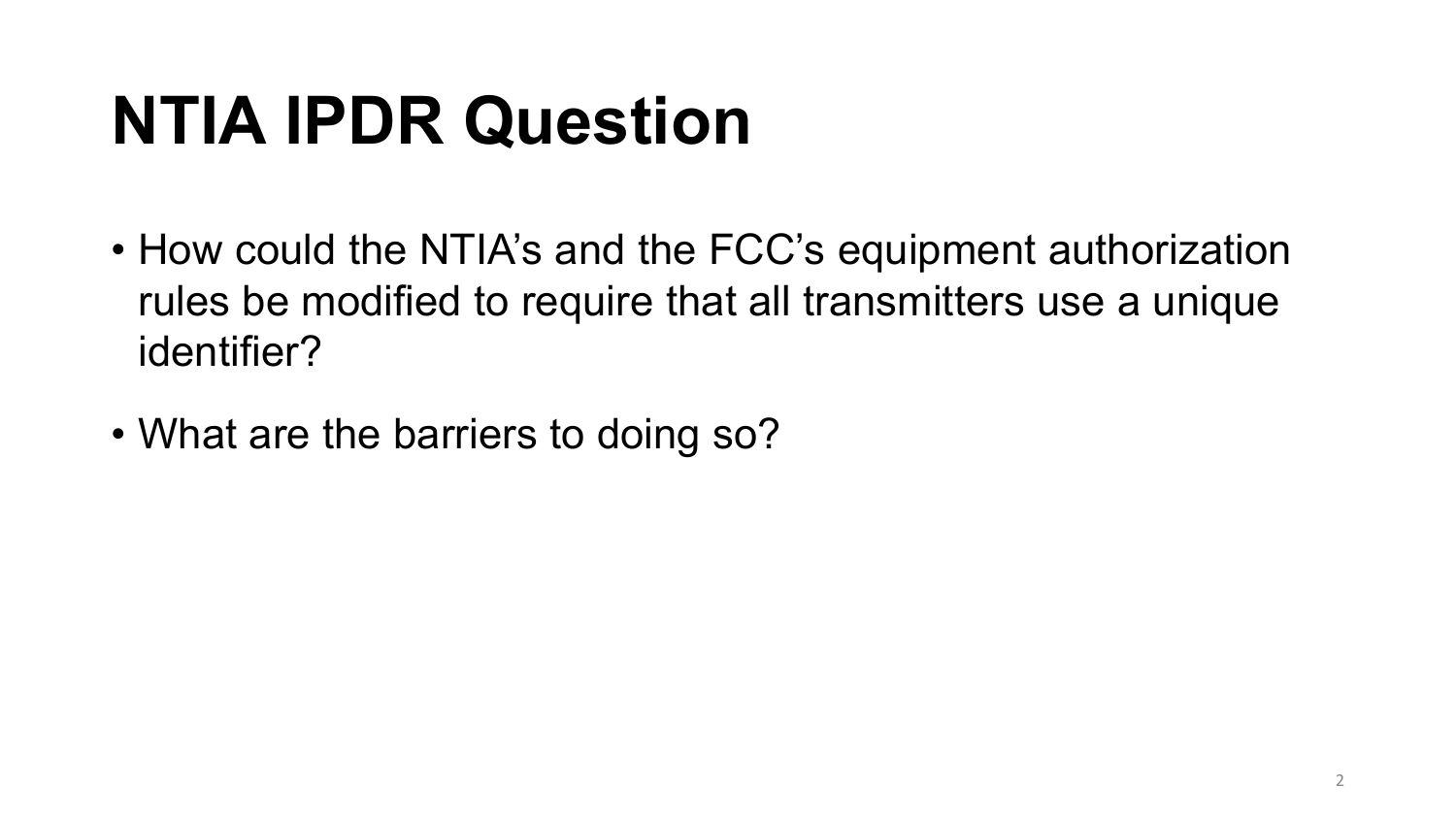# **Preliminary Recommendations**

- The administrative path for modifying the FCC's and NTIA's equipment authorization rules to require that transmitters have a unique identifier –<br>whether band-by-band or more broadly – appears to be straightforward.
- There are likely specific bands and use cases where a unique identifier may be a viable and effective regulatory tool.
- The challenges with implementing any such a requirement on a ubiquitous basis would be complex and multifaceted.
- The Subcommittee recommends approaching the question of unique identifiers through a band-by-band or use case approach rather than some broader<br>mandate in the equipment authorization rules.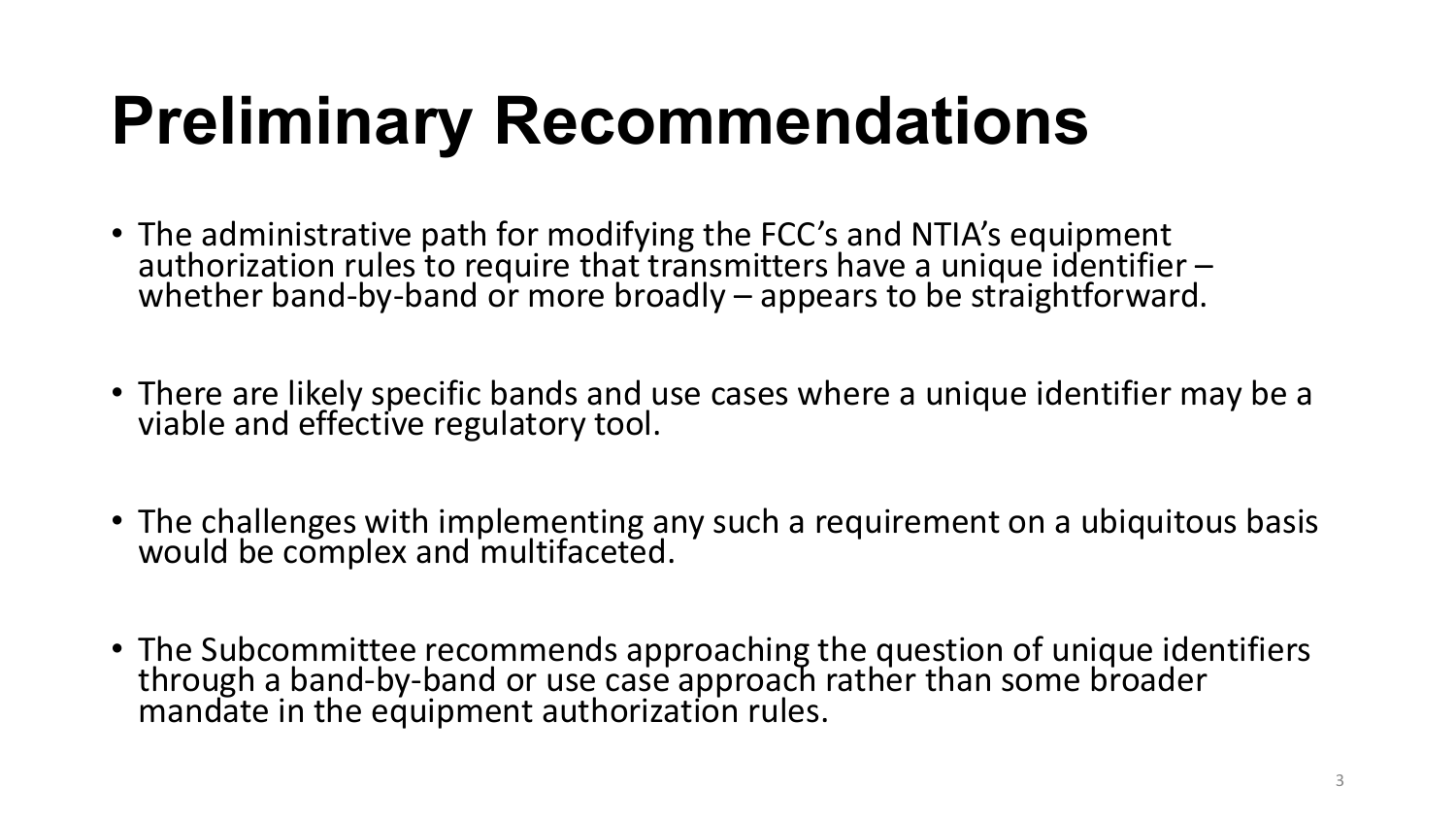# **Key Questions: Unique Identifiers & Use Cases**

- What is a unique identifier?
	- An identifier distinctive to a device, class of devices, or type of transmission; primarily used as a helpful tool in interference resolution
- What lessons can be learned where identifiers have been employed?
	- Identify key characteristics for success across use cases
	- Examine cases where transmit identifiers were either adopted or rejected (e.g., 800 MHz and 900 MHz bands; wireless mics; 60 GHz band; TV White Spaces; Private Land Mobile Radio (or other Part 90 use cases); Broadband Video Uplinks; 'U-NII; and the mmW<br>bands)
- Are there alternative paths to accomplishing the policy goals with fewer barriers?
	- E.g. industry consensus and standardization mechanisms for voluntary identifiers, other technical solutions to identifying harmful interference, etc.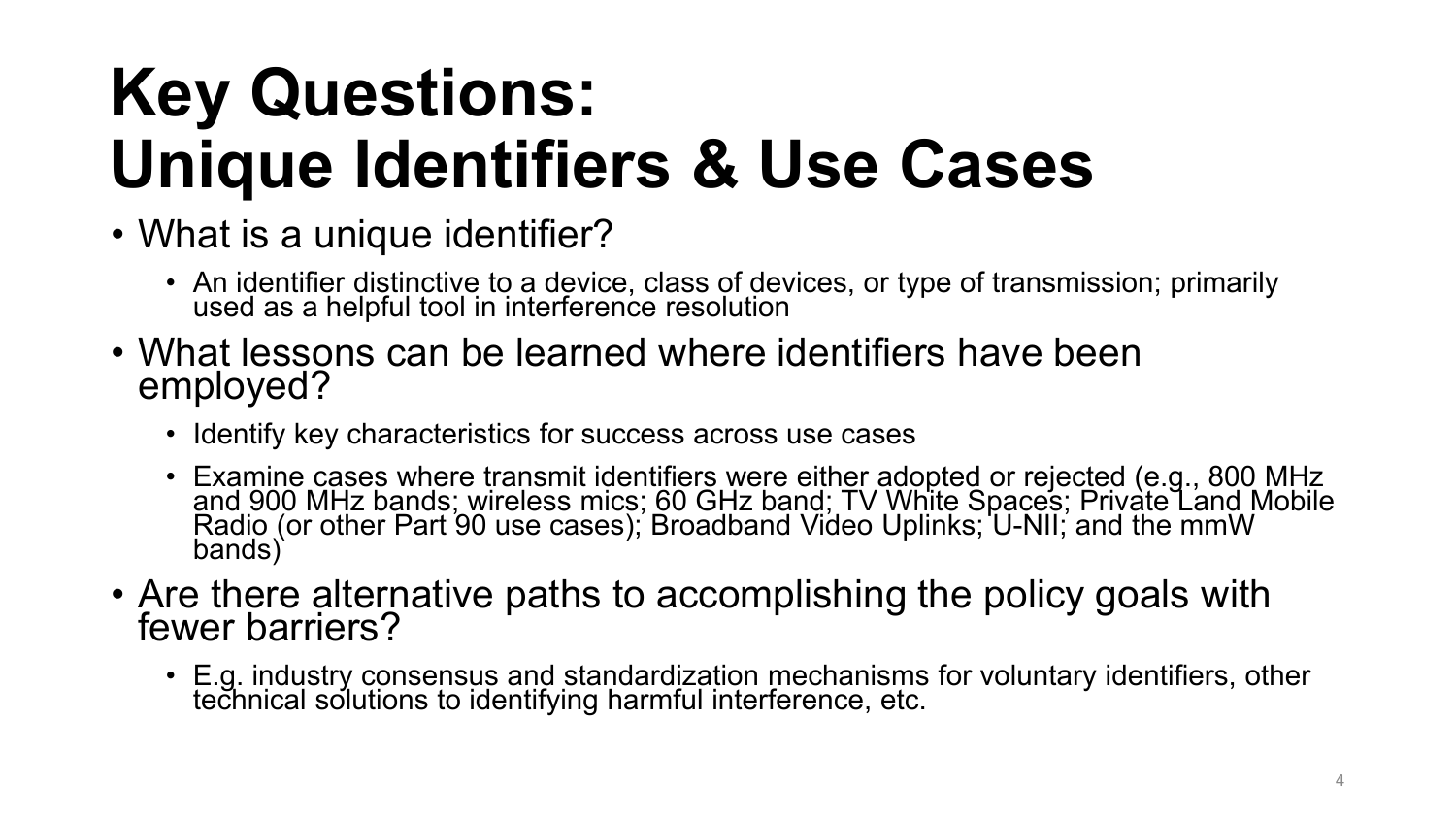#### **Potential Barriers to Unique Identifiers**

- Standards development and technology changes
- Device capabilities
	- Software/firmware, battery-powered devices, signal/sensing capabilities, and backward compatibility concerns
- Privacy, cybersecurity, data security, and national security concerns
- Impact on investment and innovation